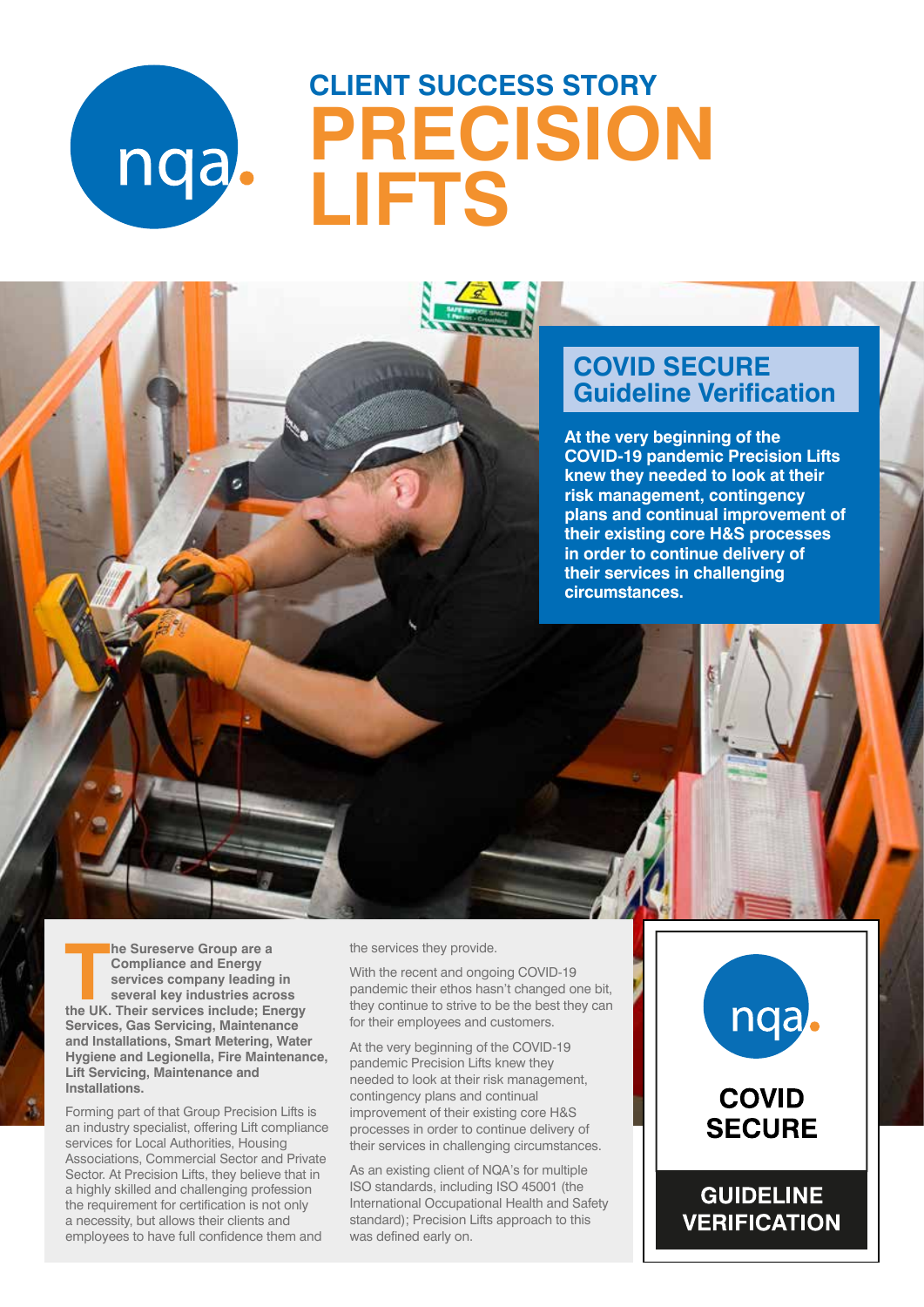

### **FIRST IN THEIR INDUSTRY**

As an NQA client Precision Lifts were made aware of the new COVID SECURE Guideline Verification service as soon as it launched via the Group platform. A firm believer in third party auditing, there was little hesitation to arrange their third party verification.

"As a compliance based business, demonstrable and externally verified achievement is an essential part of our identity" said Dean White, Managing Director at Precision Lift Services Ltd

Choosing COVID SECURE Guideline Verification with NQA was an easy decision, Precision Lifts knew the quality of auditor/ service they would get and had trust in NQA as a global certification body.

Precision Lifts didn't want an auditor to come in and tick a box, they wanted to be challenged, they wanted to be encouraged to think 'outside the box', to see where they could make improvements or maybe hadn't thought of something.

#### **COVID SECURE Guideline Verification for Precision Lifts, means they can:**

- **1.** Prove they have met COVID-19 Government guidelines
- **2.** Identify any gaps or areas they could improve
- **3.** Show evidence of their achievement their hard work and efforts solidified with verification

Dean White, Managing Director at Precision Lift Services Ltd

**The confidence gained by our colleagues, clients, passengers and communities through externally verified COVID SECURE Guideline Verification is invaluable to our business.**

As part of the Sureserve Group, best practice in all areas of compliance is extremely important to Precision Lifts. As their Managing Director says "Always be measured by someone else's standard not your own! Lots of companies put signs up or post on social media to say they're COVID-19 secure, but have they actually done anything? What changes have they made? To a lot of organisations it's just a tick box exercise, but not to us."

### **ADDED VALUE OF GETTING COVID SECURE VERIFICATION**

For Precision Lifts the value of third party verification is incomparable. They can demonstrate to their stakeholders that they are investing in all circumstances – supporting bidding and current contracts; it allows them to continue working when potentially others can't.

Another added value to ensuring they are COVID SECURE and meeting Government guidelines; one they maybe didn't realise would be such a big impact, is their increased communication and engagement. Not only with their employees, contractors but also with their clients.

Whilst Precision Lifts have always been big on communicating, everyone working from home gave them new opportunities – or maybe brought to light the true value. It meant that managers were having daily interaction with their teams, talking about health and well-being, offering reassurance where needed, sharing personal stories and generally getting to know each other a little better.

"We've had our engineers on the phone elderly customers just for chat" said Richard Nelson, H&S Manager at Precision Lifts.

It's important to Precision Lifts that they don't just talk a good game and they actually come through with everything possible to ensure the safety of their employees. From guaranteeing PPE, to buying additional items like brass pushes, to signage and information.